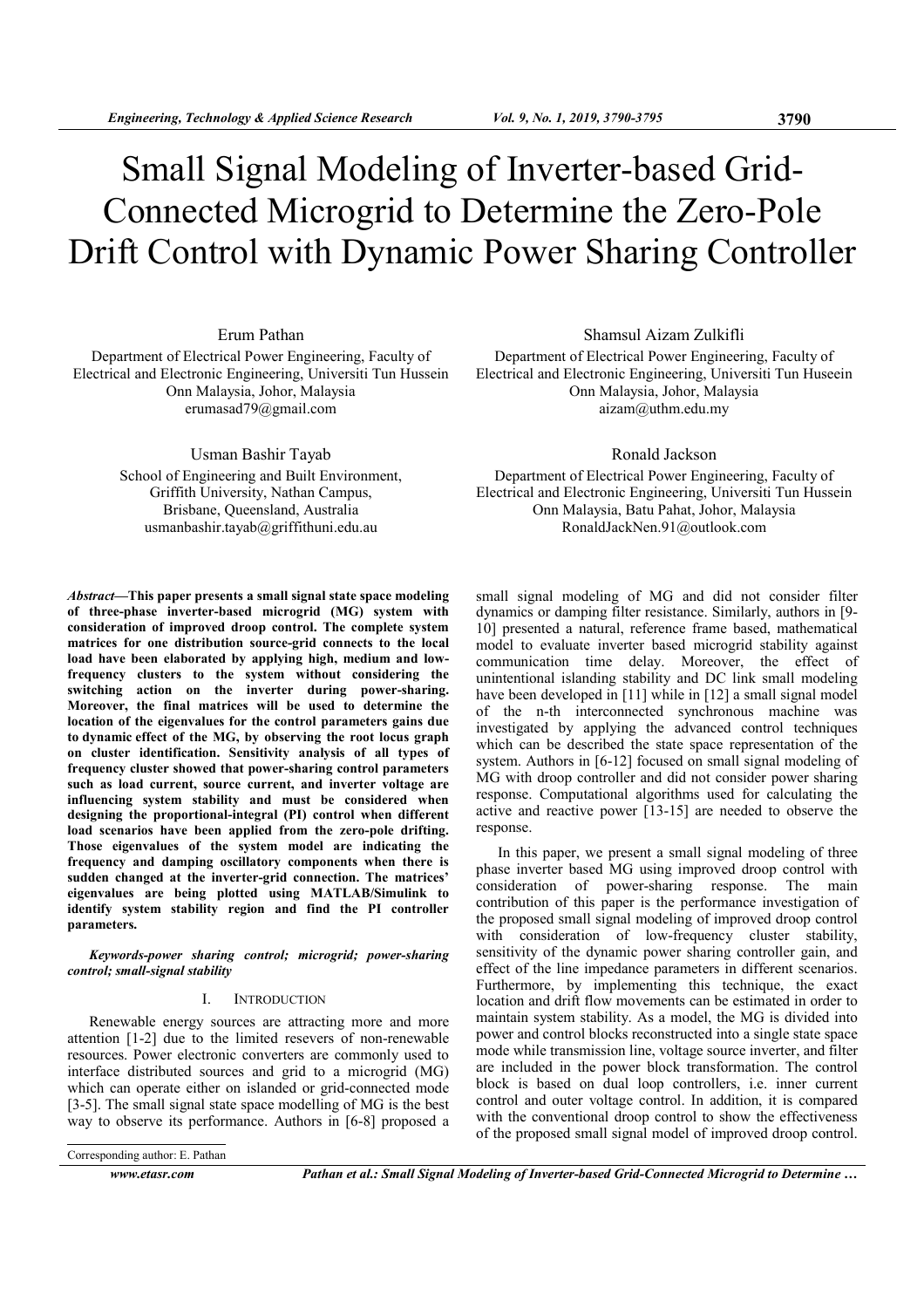The proposed model is verified through MATLAB simulation. Based on the simulation results, it can be concluded that transient response and poor damping have been eliminated by the use of the proposed small signal model.

### II. ISLANDED AND GRID-CONNECTED SYSTEM OVERVIEW

Distributed renewable sources are interfaced to a MG by power converters, filters, transmission lines, loads, utilities, and points of common coupling, either in islanded or in gridconnected mode (Figure 1). Concurrently, the MG could also be operated in single or multilevel parallel inverters. This paper investigates only grid-connected mode using power-sharing technique which is based on improved droop control. Threephase voltage and current measurement signals are used to transform the time signal to a constant time signal. Calculated active and reactive powers are filtered by low pass filters and are sent to power-sharing controllers based on the dq components. Hence, the power-sharing controller will generate amplitude, angle and frequency references. In the islanded mode all the calculation of three-phase to direct park transforms are driven by using the reference angle from the power sharing controller.



In grid-connected mode, a phase lock loop (PLL) is used to generate the reference angle for response to the grid phase. Therefore, in a direct park transformation based PLL, the frequency is measured by forcing the q axis component of a voltage to zero. Cascaded controllers for controlling the inner current and outer voltage control of the system are needed to record the dynamic behavior of the load changes. The voltage reference for the voltage controller is obtained from the frequency and amplitude signals by the power controller. The overall system dynamics including power, voltage, current controller, inverter, and line impedance are given in state space based small signal modeling section when it is in gridconnected mode. If the system is used in islanded mode, load parameter dynamics can also be considered.

## III. STATE SPACE-BASED SMALL SIGNAL MODEL

The MG model needs to be linearized around the operating point by the use of small signal techniques in order to study the dynamics of power and control system. In this section, the mathematical model of the system is discussed in detail.

## A. Dynamics of Synchronous Voltage, Current Control, and LCL Filter

The dynamic model equations start when the inverter controller is modeled based on dual loops performance. The PI controller is used to get zero steady-state error. In (1),  $\varphi_{dq}$  is the error between the measured and set point voltage. This error is sent to the voltage controller for tracking the reference signal and generating input reference signal for current controller [16]. The algebraic dynamic of voltage control is given as:

$$
i_{ld}^* = -\omega_0 C_f V_{0q} + k_{pv} (V_{od}^* - V_{od}) + k_{iv} \varphi_d
$$
  
\n
$$
i_{lq}^* = +\omega_0 C_f V_{od} + k_{pv} (V_{0q}^* - V_{0q}) + k_{iv} \varphi_q
$$
 (1)

where  $i_{ld}^*$  and  $i_{lq}^*$  are the inputs for current controller,  $K_{pv}$  and  $K_{iv}$  are the PI regulator gains.

The current controller ensures that the inverter output voltage follows the reference signal which is coming from the output of the voltage inverter. It produces the difference between measured and reference filter inductor current and produces measured voltages. In addition, it eliminates the cross-coupling terms by using the dq format to determine the signal reference for the generation of pulse width modulation (PWM) for the inverter switching. As for the inner loop control, the voltages are given in (2):

$$
v_{id}^* = -\omega_0 L_i i_{lq} + k_{pc} (i_{ld}^* - i_{ld}) + k_{ic} \gamma_d
$$
  
\n
$$
v_{iq}^* = +\omega_0 L_{if} i_{ld} + k_{pc} (i_{lq}^* - i_{lq}) + k_{ic} \gamma_q
$$
\n(2)

where  $V_{ld}^*$  and  $V_{lq}^*$  are the measured signal,  $K_{pc}$  and  $K_{ic}$  are the PI regulator gains.

# B. Power-Sharing and Proposed Power-Sharing Controller

Instantaneous active and reactive inverter power are calculated by using the direct and quadratic axis-based inverter output current  $i_{odq}$  and voltage  $v_{odq}$  of the system [17]. In order to cancel high-frequency components and ripples, the instantaneous power is passed through a low pass filter to obtain the average power of the system which is given in (3), where  $\omega_c$  is the cut off frequency:

$$
P_{inv} = \frac{\omega_c}{s + \omega_c} \times 1.5(V_{od}i_{od} + V_{og}i_{og})
$$
  

$$
Q_{inv} = \frac{\omega_c}{s + \omega_c} \times 1.5(V_{od}i_{og} - V_{og}i_{od})
$$
 (3)

In the islanded mode the inverter does not use any reference as external signal but only the current controller. Hence, the inverter output frequency and voltage can be adjusted by applying droop theory mechanism for power sharing. The characteristics equations of droop controller are given in (4) as for grid-connected mode.

$$
\omega = \omega_0 - m(P_{inv} - P_{ref})
$$
  
\n
$$
V_{od}^* = V_0 - n(Q_{inv} - Q_{ref}), \Delta V_{og}^* = 0
$$
 (4)

By considering  $P_{ref}$  and  $Q_{ref}$  are equal to zero in islanded mode, so is the droop. Hence, the phase angle of the inverter is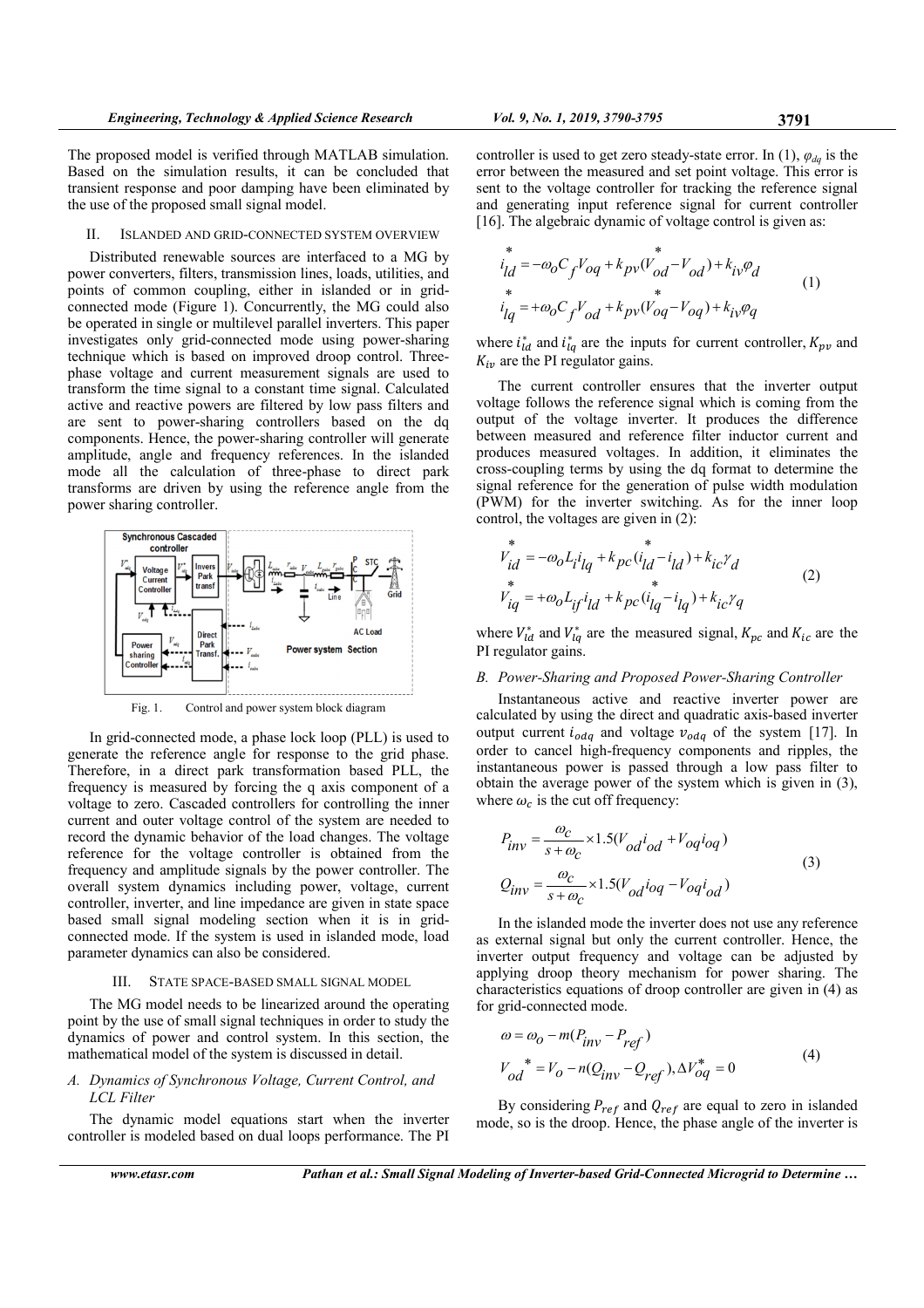set by taking the integral of frequency •  $\delta$  = - $mP_{inv}$ . The proportional frequency droop coefficient m and the proportional voltage droop coefficient  $n$  are calculated by:

$$
m = \frac{\omega_0 - \omega}{P_{inv}}, n = \frac{V_0 - V_{od}^*}{Q_{inv}}
$$
(5)

The complete dynamic linear small signal state space model of the inverter in grid-connected mode can be obtained by combining all equations of power controller, voltage controller, current controller, LCL filter, line, and bus:

$$
\begin{bmatrix} \Delta \mathbf{X}^{\bullet}_{inv} \end{bmatrix} = \begin{bmatrix} a & 0 & 0 & B_{P} & 0 \\ b & 0 & 0 & B_{v2} & 0 \\ c & B_{C1}C_{v} & 0 & d & 0 \\ e & f & g & h & B_{LCL2} \\ B_{bus} & 0 & 0 & 0 & 0 & 14 \times 14 \end{bmatrix} \begin{bmatrix} \Delta \delta \\ \Delta P_{inv} \\ \vdots \\ \Delta P_{av} \\ \Delta S_{z} \end{bmatrix} \times 14 \tag{6}
$$

where

$$
a = A_p + B_{P_{com}} C_{P_w}, b = B_{v_1} C_{p_v}
$$
  
\n
$$
c = B_{v_1} D_{v_1} C_{p_v}, d = B_{c_1} D_{v_2} + B_{c_2}
$$
  
\n
$$
e = B_{LCL1} D_{c_1} D_{v_1} C_{p_v} + B_{LCL3} C_{p_v}
$$
  
\n
$$
f = B_{LCL1} D_{c_1} C_{v}, g = B_{LCL1} C_{c}
$$
  
\n
$$
h = A_{LCL} + B_{LCL1} (D_{C1} D_{v_2} + D_{C2})
$$

In order to improve the system transient response and reduce the system oscillation, the differential of power in conventional power-sharing control should be added. The proposed power sharing control system is:

$$
\omega = \omega_0 - m(P_{inv} - P_{ref}) - m_d \frac{dP_{inv}}{dt}
$$
  
\n
$$
V_{od} = V_o - n(Q_{inv} - Q_{ref}) - n_d \frac{dQ_{inv}}{dt}
$$
 (7)

Consequently, the complete inverter model can be modified as per the dynamic power sharing controller and the proposed bus model is given in (8):

$$
\left[\Delta X^{\bullet}_{inv_{dyn}}\right] = \begin{bmatrix} a_{1} & 0 & 0 & a_{11} & 0 \\ b_{1} & 0 & 0 & b_{11} & 0 \\ c_{1} & c_{11} & 0 & c_{12} & 0 \\ d_{1} & d_{11} & d_{12} & d_{13} & d_{14} \\ e_{1} & 0 & 0 & 0 & 0 \end{bmatrix} \begin{bmatrix} \Delta \delta \\ \Delta P_{inv} \\ \bullet \\ \bullet \\ \bullet \\ \Delta i_{odd} \\ \Delta \delta_{2} \end{bmatrix}
$$
(8)

where:

$$
a_{1} = A_{P}^{dynamic} + B_{pcom}^{dynamic}C_{P_{W}}^{dynamic}, a_{11} = B_{P}^{dynamic}
$$
\n
$$
b_{1} = B_{v1}C_{pv^{dynamic}}, b_{11} = B_{v2} + B_{v1}D_{pv}^{dynamic}
$$
\n
$$
c_{1} = B_{v1}D_{v1}C_{pv^{dynamic}} \cdot c_{11} = B_{C1}C_{v}, e_{1} = B_{pcc}^{dynamic}
$$
\n
$$
c_{12} = B_{C1}D_{v2}D_{pv}^{dynamic} + B_{c1}D_{v2} + B_{C2}
$$
\n
$$
d_{1} = B_{LCL1}D_{C1}D_{v1}C_{pv}^{dynamic} + B_{LCL2}C_{pv}^{dynamic}
$$
\n
$$
d_{11} = B_{LCL1}D_{C1}C_{v}, d_{12} = B_{LCL1}C_{C}, d_{14} = B_{LCL2}
$$
\n
$$
d_{13} = A_{LCL} + B_{LCL1}(D_{C1}D_{v2} + D_{C2}) + B_{LCL1}D_{C1}D_{v1}D_{pv}^{dynamic} + B_{LCL3}D_{pw}^{dynamic}
$$

### IV. STATE SPACE BASED PROPOSED SYSTEM MODEL

The previous section is based on the complete system model of MG as illustrated in Figure 1, which is based on 14 state variables. However, the reduced system model is only based on 5 state variables that are mostly effects on powersharing accuracy and stability.

## A. Reduced Model of Power-Sharing Controller

The reduced matrixes model can be taken into account using low frequency-based system parameters consisting of line impedance, power-sharing controller and filter only. Compared to medium and high frequency-based system model, the filter and cascaded controller parameters would not be affected by the stability when the sharing is happening to the inverter.

$$
\vec{i}_{\text{odq}} = \frac{-r_g}{L_g} i_{\text{odq}} \pm \omega_o i_{\text{ogd}} - \frac{1}{L_g} V_{\text{odq}} + \frac{1}{L_g} V_{\text{pcc\_dq}}
$$
(9)

The reduced system model based on the low-frequency system parameters and line impedance is given in (10):

$$
\begin{bmatrix}\n\Delta \delta \\
\Delta \delta \\
\Delta P_{inv}^{\bullet} \\
A_1 & -\omega_c \\
A_2 & -1.5 \omega_c V_{od} - 1.5 \omega_c V_{og} \\
A_3 & 0 & A_4 & -1.5 \omega_c V_{og} - 1.5 \omega_c V_{od} \\
\Delta Q_{inv}^{\bullet} =\n\begin{bmatrix}\n\Delta \delta \\
A_2 & 0 & A_4 \\
\Delta Q_{inv}^{\bullet} & \Delta Q_{inv}^{\bullet}\n\end{bmatrix}\n\begin{bmatrix}\n10 \\
\Delta Q_{inv}^{\bullet} \\
A_2 & -1.5 \omega_c V_{od} - 1.5 \omega_c V_{od} \\
\Delta Q_{inv}^{\bullet} \\
A_2 & -1.5 \omega_c V_{od} - 1.5 \omega_c V_{od} \\
\Delta Q_{inv}^{\bullet} \\
A_2 & -1.5 \omega_c V_{od} - 1.5 \omega_c V_{od} \\
\Delta Q_{inv}^{\bullet} \\
A_2 & -1.5 \omega_c V_{od} - 1.5 \omega_c V_{od} \\
\Delta Q_{inv}^{\bullet} \\
A_2 & -1.5 \omega_c V_{od} - 1.5 \omega_c V_{od} \\
\Delta Q_{inv}^{\bullet} \\
A_2 & -1.5 \omega_c V_{od} - 1.5 \omega_c V_{od} \\
\Delta Q_{inv}^{\bullet} \\
A_2 & -1.5 \omega_c V_{od} - 1.5 \omega_c V_{od} \\
\Delta Q_{inv}^{\bullet} \\
A_2 & -1.5 \omega_c V_{od} - 1.5 \omega_c V_{od} \\
\Delta Q_{inv}^{\bullet} \\
A_2 & -1.5 \omega_c V_{od} - 1.5 \omega_c V_{od} \\
\Delta Q_{inv}^{\bullet} \\
A_2 & -1.5 \omega_c V_{od} - 1.5 \omega_c V_{od} \\
\Delta Q_{inv}^{\bullet} \\
A_2 & -1.5 \omega_c V_{od} - 1.5 \omega_c V_{od} \\
\Delta Q_{inv}^{\bullet} \\
A_2 & -1.5 \omega_c V_{od} - 1.5 \omega_c V_{od} \\
\Delta Q_{inv}^{\bullet} \\
A_2 & -1.5 \omega_c V_{od} - 1.5 \omega_c V_{od} \\
\Delta Q_{inv}^{\bullet} \\
A_2 & -1.5 \omega_c V_{od} - 1.5 \omega_c V_{od} \\
\Delta Q_{inv}^{\bullet} \\
A_2 & -1.5 \omega_c V_{od} - 1.5 \omega_c V_{od} \\
$$

where:

$$
A_1 = 1.5\omega_c (i_{lined}(-V_{od}\sin(\delta) - V_{og}\cos(\delta)) - i_{lineq}(V_{og}\cos(\delta) - V_{od}\sin(\delta))
$$
  
\n
$$
A_2 = 1.5\omega_c n_q(-i_{lined}\cos(\delta) - i_{lineq}\sin(\delta))
$$
  
\n
$$
A_3 = 1.5\omega_c (i_{lineq}(-V_{od}\sin(\delta) - V_{og}\cos(\delta)) - i_{lined}(V_{od}\cos(\delta) - V_{gd}\sin(\delta))
$$
  
\n
$$
A_4 = -\omega_c + 1.5\omega_c n_q(-i_{lineq}\cos(\delta) + i_{lined}\sin(\delta))
$$
  
\n
$$
A_6 = -\frac{(V_{od}\cos(\delta) - V_{og}\sin(\delta))}{L_g}, A_5 = -\frac{(-V_{od}\sin(\delta) - V_{og}\cos(\delta))}{L_g}
$$

## B. Proposed Power Sharing Controller

A reduced system model of dynamic power sharing controller is based on only 5 out of 14 states of the system because the reduced model is only based on the line impedance effect and dynamic power sharing controller parameters. The reduced state space matrix is given below: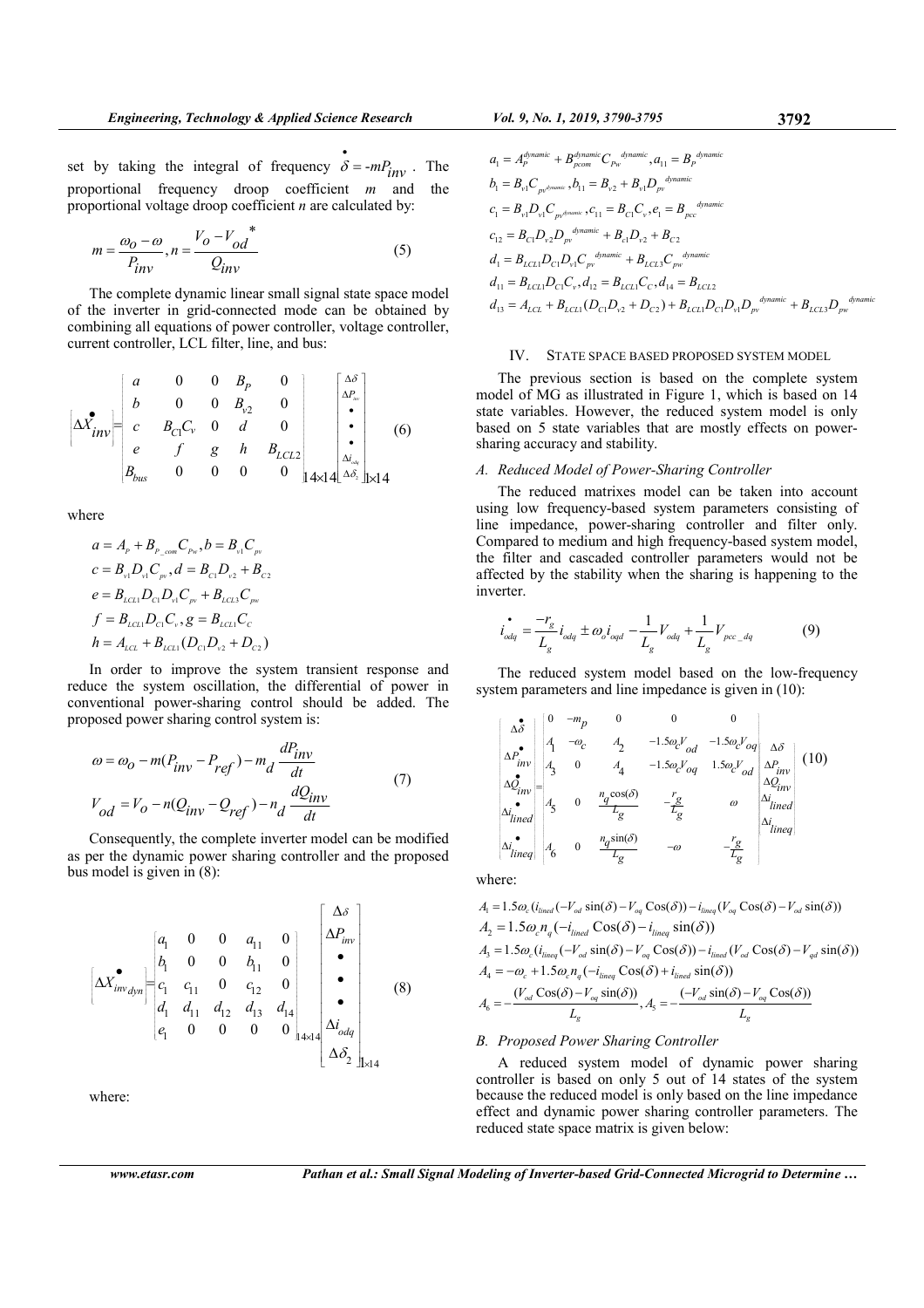$$
\begin{bmatrix}\n\Delta \tilde{\boldsymbol{\delta}} \\
\Delta \tilde{P}_{inv} \\
\Delta \tilde{Q}_{inv} \\
\vdots \\
\Delta \tilde{Q}_{inv} \\
\vdots \\
\Delta \tilde{Q}_{inv} \\
\vdots \\
\Delta \tilde{Q}_{inv}\n\end{bmatrix} = \begin{bmatrix}\nA_1 & A_2 & A_3 & A_4 & A_5 \\
A_6 & -\omega_c & A_8 & A_9 & A_{10} \\
A_1 & 0 & A_3 & A_{14} & A_{15} \\
A_{16} & 0 & A_{18} & -\frac{R_g}{L_g} & \omega_o \\
A_{16} & 0 & A_{23} & \omega_o & -\frac{R_g}{L_g}\n\end{bmatrix} \begin{bmatrix}\n\Delta \tilde{\boldsymbol{\delta}} \\
\Delta P_{inv} \\
\Delta Q_{inv} \\
\Delta I_{inv} \\
\Delta I_{inv} \\
\Delta I_{inv} \\
\vdots \\
\Delta I_{inv} \\
\Delta I_{inv}\n\end{bmatrix}
$$
\n(11)

where:

 $A_1 = A_3 = 1.5\omega_c m_d (-i_{\text{line}} (-V_{od} \sin(\delta) - V_{od} \cos(\delta)) - i_{\text{line}} (V_{od} \cos(\delta) - V_{od} \sin(\delta)))$  $A_2 = -m + m_a \omega_c, A_4 = -1.5 m_a \omega_c V_{eq}, A_5 = -1.5 m_a \omega_c V_{od}, A_9 = 1.5 \omega_c V_{od}, A_{10} = 1.5 \omega_c V_{eq}$  $A_{\delta} = 1.5\omega_c (i_{\text{line}}(-V_{od} \sin(\delta) - V_{od} \cos(\delta)) + i_{\text{line}}(V_{od} \cos(\delta) - V_{od} \sin(\delta)))$  $A_{\rm s} = 1.5\omega_c (i_{\rm lined}(-n+\omega_c n_d) \cos(\delta)) + i_{\rm lineq}(-n+\omega_c n_d) \sin(\delta))$ ),  $A_{\rm 14} = -1.5\omega_c V_{\rm eq}$  $A_{11} = 1.5\omega_c(-i_{\text{linear}}(-V_{od}\sin(\delta)-V_{og}\cos(\delta)) - i_{\text{linear}}(V_{og}\cos(\delta)-V_{od}\sin(\delta))$  $A_{13} = -\omega_c + 1.5\omega_c (i_{\text{lined}} (-n + \omega_c n_d) \cos(\delta)) - i_{\text{lineg}} (-n + \omega_c n_d) \sin(\delta)))$  $A_{15} = 1.5 \omega_c V_{od}$ ,  $A_{16} = -\frac{(1.5 \omega d)^{3.2} \times (1.5 \omega d)^{2.2}}{I}$ ,  $A_{18}$ 21  $\mathbf{r}$  ,  $\mathbf{r}$  ,  $\mathbf{r}$  ,  $\mathbf{r}$  ,  $\mathbf{r}$  ,  $\mathbf{r}$  ,  $\mathbf{r}$  ,  $\mathbf{r}$  ,  $\mathbf{r}$  $1.5\omega_c V_{\omega l}, A_{16} = -\frac{(-V_{\omega l}\sin(\delta) - V_{\omega q}\cos(\delta))}{L}, A_{18} = -\frac{(-n + \omega_c n_d)\cos(\delta))}{L}$  $\frac{(V_{\omega} \cos(\delta) - V_{\omega} \sin(\delta))}{(V_{\omega} \cos(\delta) - V_{\omega})}, A_{\omega} = A_{\omega} = -\frac{(-n + \omega_{\omega} n_{\omega}) \sin(\delta))}{(V_{\omega} \cos(\delta) - V_{\omega} \cos(\delta))}$  $\omega V_{\alpha} A_{\alpha} = -\frac{(-V_{\alpha d} \sin(\delta) - V_{\alpha d} \cos(\delta))}{\sigma^2} A_{\alpha} = -\frac{(-n + \omega_c n_d) \cos(\delta \delta)}{\sigma^2}$  $\delta$ ) –  $V_{\omega}$  Sin( $\delta$ )) (-n +  $\omega_{\omega}$ n<sub>d</sub>) Sin( $\delta$  $= 1.5 \omega V_{\text{rel}} A_{\text{ls}} = -\frac{(-V_{\text{ol}} \sin(\delta) - V_{\text{ol}} \cos(\delta))}{\epsilon} A_{\text{ls}} = -\frac{(-n + \epsilon)}{(\epsilon - \epsilon)^2}$  $=-\frac{(V_{od} \cos(\delta)-V_{og} \sin(\delta))}{I_{og} S_{g}}$ ,  $A_{33} = A_{18} = -\frac{(-n+1)}{I_{og} S_{g}}$  $e_{\alpha}V_{\alpha}$ ,  $A_{16} = -\frac{(V_{\alpha d} \sin(\theta) - V_{\alpha q} \cos(\theta))}{L_g}, A_{18} = -\frac{(h + \omega_c)_{\alpha d}}{L_g}$ od  $\sigma$  $g$  and  $L_g$  $V_{\omega l}$ ,  $A_{16} = -\frac{(-V_{\omega l} \sin(\delta) - V_{\omega q} \cos(\delta))}{L_{\omega}}, A_{18} = -\frac{(-n + \omega_c n_a)}{L_{\omega}}$  $A_{21} = -\frac{(V_{od} \cos(\delta) - V_{og} \sin(\delta))}{L_{g}}$ ,  $A_{23} = A_{28} = -\frac{(-n + \omega_{c} n_{d})}{L_{g}}$ 

# V. RESULTS AND DISCUSSION

The small signal modeling of the MG system given in Figure 1 has been tested and evaluated using the eigenvalues technique applied to Matlab/Simulink. The eigenvalues are found from  $(6)$  and  $(8)$  with a specific PI gain value technique that observes transient behavior, damping and stability of the system. The control system plant will be stable if the poles of the characteristic equations lie on the left half plan. When the dynamic controller has been applied, an imaginary complex conjugate of the characteristic equation is exhibited on the oscillatory behavior of the dynamic system and a more transient oscillation can be observed. On the other hand, if the imaginary eigenvalues are going away from the left half plan a faster transient and reduced rise time are disclosed.

# A. Stability Test of Complete and Reduced System Model Parameters Effect.

The individual small signal model by its differential equations of LCL filter, line impedance, cascaded current, voltage, and power-sharing controller, is embedded in order to study the dynamic behavior of the power-sharing mechanism of the MG. This approach is also used to analyze the stability of the system. Table I shows the parameters of the initial condition of the system. The wide band of dynamic modes of the power-sharing mechanism of the MG system can be seen in Figure 2. The frequency scale separation between different modes of different control loops can be observed in Figure 3. It should be noted that timescale separation is crucial for designing a typical reduced power system. The filters and current controllers are mainly designed with high-frequency modes. The switching frequency is mainly chosen as per the inverter's rating and of switching losses. The inner current controller bandwidth should be higher than the resonance frequency of the passive filter and 4 to 10 times less than the switching frequency of the inverter. Moreover, the LCL filters

resonance frequency should be half times less than the switching frequency and 10 times greater than the nominal frequency. Cluster 3 from Figure 2 illustrates the dynamic behavior of the inner controller of the power-sharing mechanism of the MG.

TABLE I. INITIAL CONDITION SYSTEM PARAMETERS

| <b>Parameters</b> | <b>Values</b> | <b>Parameters</b> | <b>Values</b> |
|-------------------|---------------|-------------------|---------------|
| r:                | $0.1\Omega$   | $\delta_2$        | 2             |
|                   | $1.8e-3H$     | $\boldsymbol{m}$  | $1e-5$        |
| $r_{q}$           | $0.23\Omega$  | $\boldsymbol{n}$  | $1e-5$        |
|                   | 0.1H          | $m_d$             | $2e-6$        |
|                   | $25e-6F$      | $n_d$             | $2e-6$        |
| $V_{rated}$       | 311V          | $k_{pc}$          | 5.3           |
| $P_{rated}$       | $2.2$ KW      | $k_{ic}$          |               |
| $P_{load}$        | 726W          | $k_{iv}$          | 100           |
| $\omega$          | 31.415rad/s   | $k_{\nu\nu}$      | 0.04          |
| $\omega_c$        | 62.831rad/s   |                   |               |



Fig. 2. Eigenvalues of dynamic power sharing and power sharing based complete signal model (x=proposed, o=conventional model)



Fig. 3. Effect of proportional droop coefficients  $m$  and  $n$  on dynamic power sharing controller and power-sharing controller (x=proposed, o=conventional model)

Cluster 2 from Figure 2 illustrates the dynamic effect of voltage controller which is designed on medium bandwidth and based on medium frequency modes. The voltage controller bandwidth should be 5 to 10 times less than the inner current controller in order to keep monitoring the tracking resolution and the stability of the inner control loop. Outer control loop dynamics are illustrated by cluster 1 in Figure 2 which is based on power-sharing controller and low pass filters. This control loop is mainly designed with very low bandwidth, since the average outer power-sharing controller in grid-connected mode needs gradual change in the reference voltage. Average power is extracted from the synchronous reference frame based on the instantaneous power components and low pass filters with low cut-off frequencies. Consequently, this controller bandwidth should be lower than voltage controller bandwidth.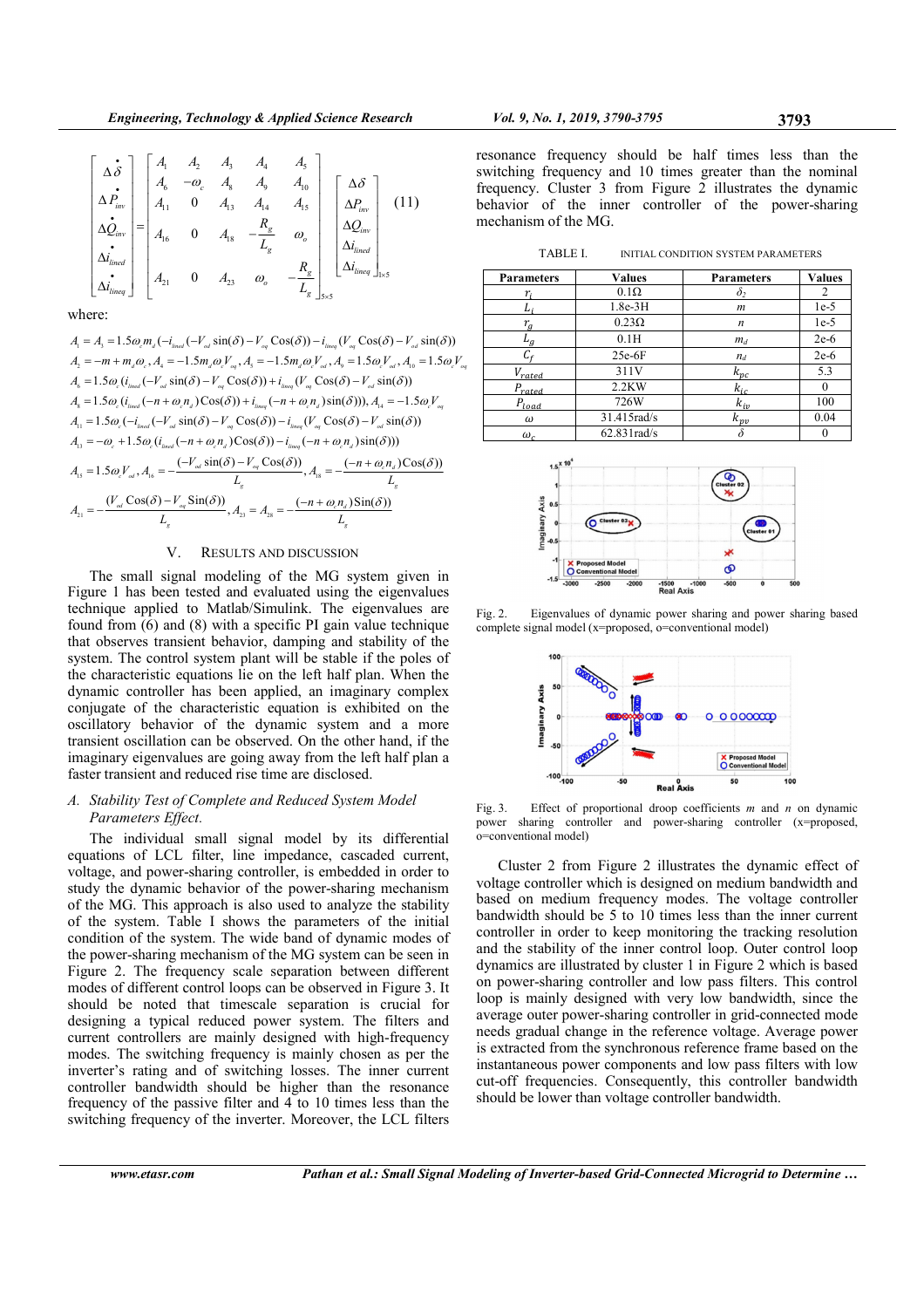# B. The Effect of Power-Sharing Co-Efficient and Dynamic Power-Sharing Coefficient

The eigenvalues of the power-sharing controller are illustrated in Figure 3, which presents how the power-sharing coefficient controller effects on system stability. Figure 4 shows the dynamic power sharing controller with the effect of the power-sharing coefficient. In Figure 3, when the active power gain is varied from 1e-5 to 5e-4, the dynamic power sharing controller real poles are moving towards the left side whereas the real poles of power-sharing controller are moving towards the right side. Similarly, the dynamic power sharing controller-based system is said to be stable but the powersharing controller-based system leads towards instability and system response becomes more oscillatory. When the active dynamic power sharing gain is increased, the dominant poles of the imaginary axis are varying and the system becomes faster. The effect of active dynamic power sharing gain is illustrated in Figure 4.



Fig. 4. Effect of dynamic active power droop gain md on dynamic power sharing controller and power-sharing controller (x=proposed, o=conventional model).

## C. Effect of Line Impedance Parameters

The line impedance parameters also affect the system stability of the dynamic power sharing controller as well as the power sharing controller-based system. The effect of the line impedance variation is illustrated in Figures 5-6.



Fig. 5. Effect of line impedance  $Lg$  is varying and  $Rg$  is fixed (x=proposed, o=conventional model)



Fig. 6. Effect of line impedance (x=proposed,o=conventional model)

When the inductance of line impedance is increased, the system never becomes unstable, but the large values of the inductive part could not be the real line impedance values. Hence, the  $Xg/Rg$  is directly affected on system dynamics, so the leading of inductance of the line impedance reduces the steady state error while the system transient response for increasing value of the resistive part of line impedance is damped.

# D. Validation by MATLAB/Simulink Sim Power Tool

Power-sharing controller and dynamic power sharing controller effect were validated by MATLAB/Simulink. The set point of active power was considered 726W. Poor damping, slow transient response, and maximum by using the conventional power-sharing controller overshoot can be seen in Figure 7. Poor damping and transient have been improved by using the dynamic power sharing control without compromising the steady-state performance.



Fig. 7. Transient active power of conventional and proposed model.

## VI. CONCLUSION

A small signal modeling of high-frequency cluster, medium frequency cluster and low-frequency cluster based MG for dynamic power control is presented in this paper. All the submodel parts have been combined on common reference frame in order to get the complete model of the MG. Analyzation of sensitivity and stability of system parameters is based on the eigenvalues technique of the developed small signal state space model and the reduced small signal state space model in different scenarios. It is concluded that power-sharing and dynamic power sharing based low-frequency mode are highly sensitive in a network of MGs. Cascaded inverter controller, loads and network dynamic sensitivity is based on the highfrequency cluster. Low-frequency cluster stability and sensitivity of the active power sharing and of the proposed dynamic power sharing controller gain, and the effect of the line impedance parameters have been investigated in different scenarios. It can be concluded that transient response and poor damping have been improved by the proposed dynamic power sharing controller.

#### ACKNOWLEDGEMENT

Authors gratefully acknowledge the support of Universiti Tun Hussein Onn Malaysia (UTHM), Advanced Control on Power Converters (ACPC) group, FKEE, and Research University Grant Program (U998), UTHM for undertaking this research activity.